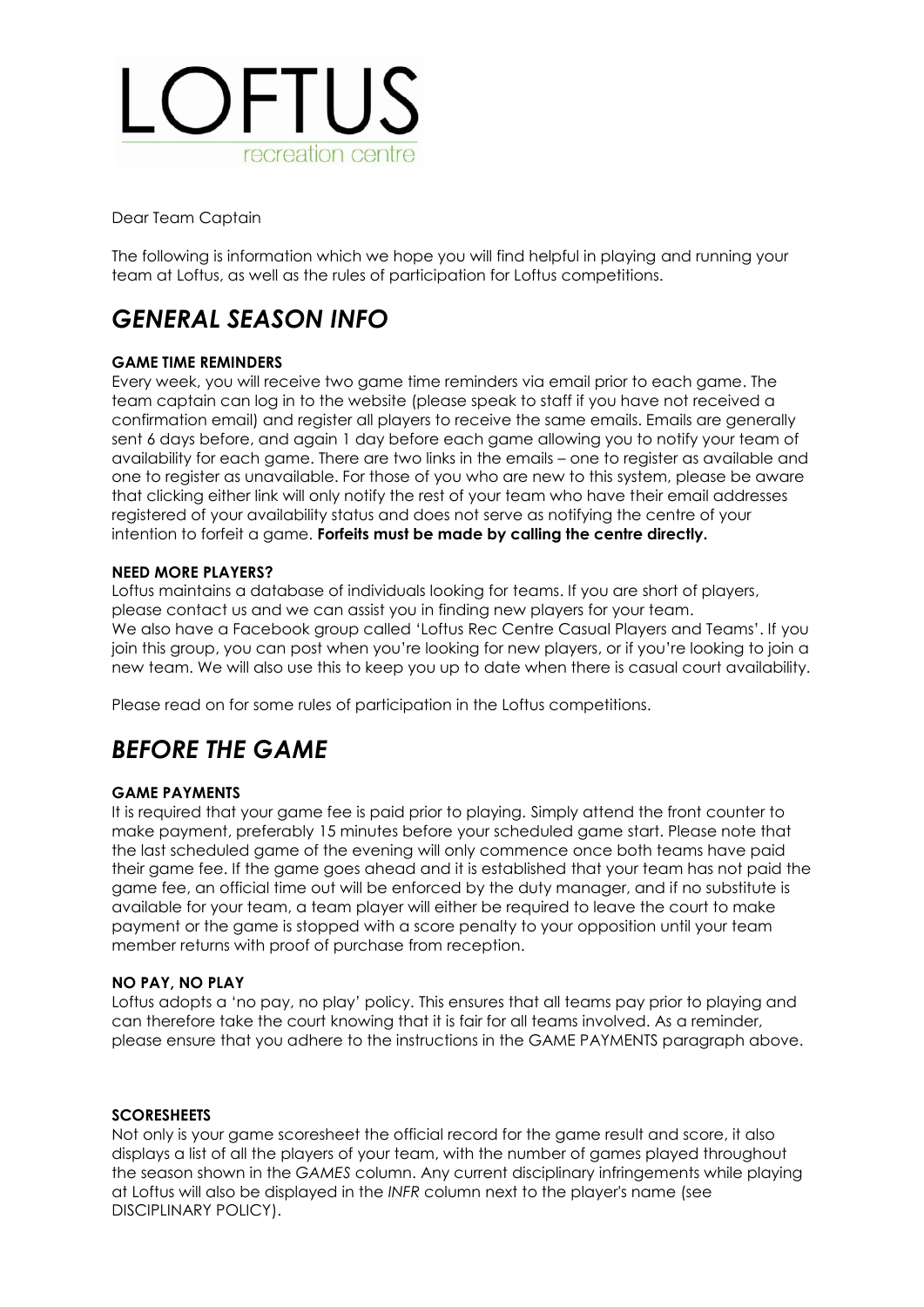Before your game start, your team will be required to record all players participating on your game scoresheet. If a player is playing their first game for your team, write the name down and he/she will be added to your team list for the following week. Otherwise, mark off all attending players in the *PLAYING* column to the left of the names on the scoresheet. To have their attendance recorded, a player must arrive prior to the whistle signifying commencement of the second half of play. A player arriving after this point may participate in play, but will not have their attendance recorded on the scoresheet.

#### *All players must play a minimum of five regular season games in order to participate in any finals games.*

It is your team's responsibility to ensure the correct names are marked off every week, and to track the progress of your players' games played status.

# *GAMEPLAY*

### **COMPETITION RULES**

The rules of each competition can be found on the Loftus Recreation Centre website under the relevant sport page.

#### **PLAYER PARTICIPATION**

All players are permitted to take part in one basketball, one ladies netball, one mixed netball, one indoor soccer, one volleyball, and one outdoor soccer game at Loftus per evening. A player may only fill in as an exception if the team does not have the minimum number of players to take the court (this is 5 players for netball, or 4 players for basketball, soccer or volleyball). A player cannot fill in for a team playing two grades below his/her regular team. That is, a player who regularly plays for an A grade team cannot fill in for a C, D or E grade team. He/she may only take the court for as long as the team only has the minimum number of players. An opposing team may dispute the participation of a player, and if found in breach of the above conditions, this may result in a technical forfeit win awarded to the opposing team.

#### **UNIFORM**

All sport teams participating at Loftus are required to have a team uniform (minimum requirement: matching colour tops for all sports). One point/goal for each player out of uniform (two for basketball) will be awarded to the opposing side at the start of the game. During the first 3 weeks of the season, teams are exempt from uniform point penalties.

#### **LATE ATTENDANCE**

If any team does not take the court at the start of the game with the minimum required players, where the opposition is on court ready to commence play, one point/goal per minute will be awarded (two for basketball) to the opposing team: [A] until the late team is ready to play or [B] for ten minutes (5 minutes for soccer) after which the game is deemed a technical forfeit.

## *FORFEITS*

#### **INDIVIDUAL PLAYERS REGISTER**

Whilst we understand that at times it can be difficult to field a side, and that some forfeits are inevitable, every attempt should be made to have a team that will compete on a weekly basis. Should you be struggling to get numbers, Loftus has a database of individual players who are very keen to participate, along with a Facebook group called 'Loftus Rec Centre Casual Players and Teams' where you may post to request fill-in players.

### **FORFEIT PROCEDURE**

If your team must forfeit a match, please ensure that you advise Loftus at your earliest convenience by calling 9227 6256. Your team will be issued with the appropriate forfeit fee according to the amount of notice given. Forfeit fees are as follows: Over 48 hours' notice – GAME FEE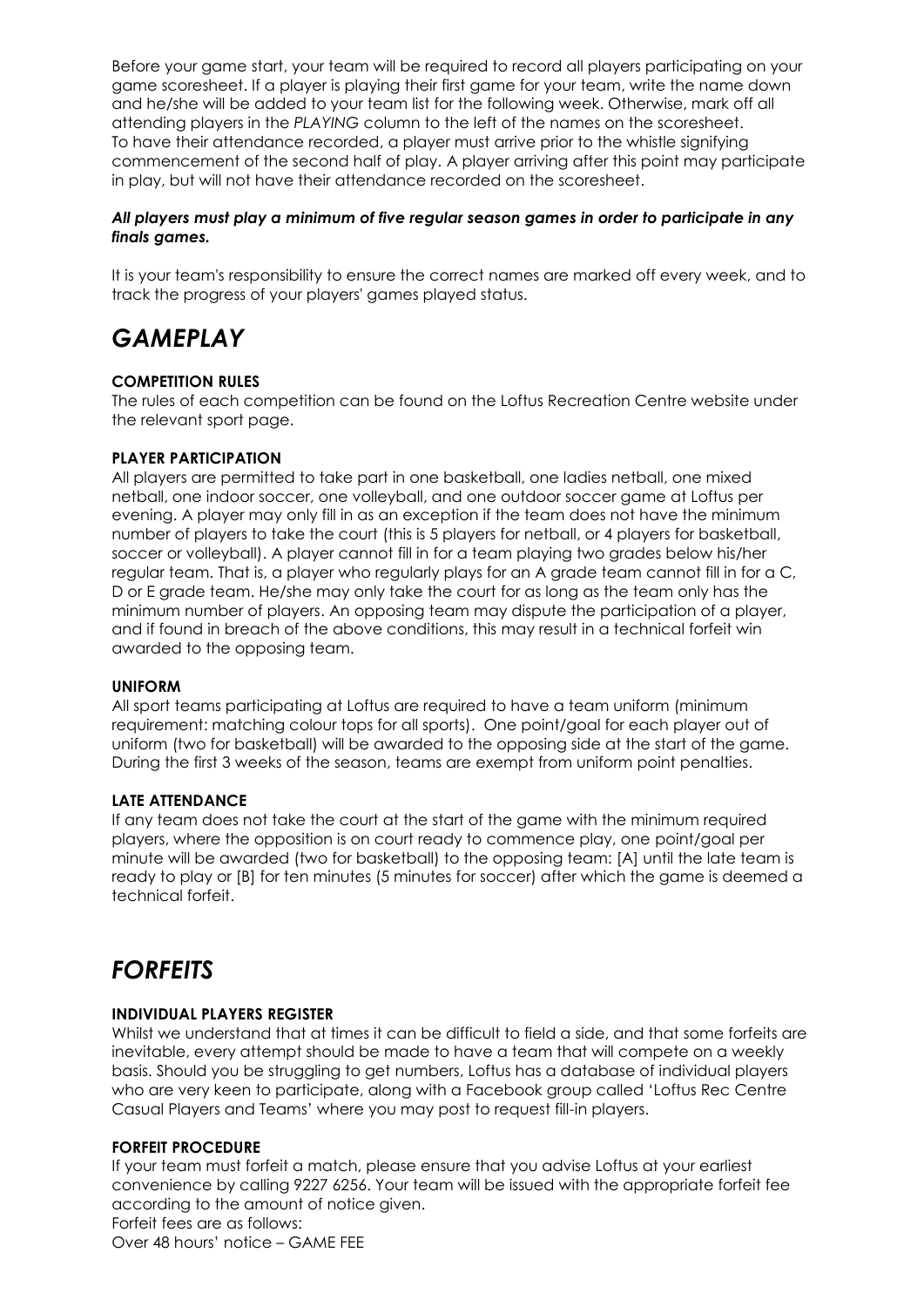Over 1 hour notice – GAME FEE + \$15 Under 1 hour notice/No Show – GAME FEE + \$40

Fees are due within 2 weeks of the date of the forfeited game. Any overdue forfeit fees will incur an additional \$15.00 charge. If your match has been forfeited, you will be notified via SMS or phone call. *Please note: Responding as 'unavailable' to the fixture reminder emails is not considered a forfeit.*

#### **THREE FORFEITS IN A SEASON**

If a team forfeits three matches within a season, is not guaranteed a place when renominating for the following season, and the centre reserves the right to immediately remove the team from the competition.

#### **NO SHOWS**

On occasion, teams have elected not to attend a scheduled match without notifying the centre. This is considered a highly disrespectful practice to the opposition that has made the effort to attend the game. A simple phone call will avoid this.

# *PLAYER CONDUCT*

### **DISCIPLINARY POLICY**

Loftus Recreation Centre reserves the right to suspend players for infringements that incur a Technical, Unsportsmanlike, Disqualifying Foul, or Behaviour Report. The length of suspension will be at the discretion of centre management, and will be based on the severity of the offence, and if the player is a repeat offender. This will also be recorded against the offending player for six months. Accrual of multiple infringements may result in the player being removed from competition at the centre entirely.

Any team seen to collectively accrue excessive infringements may also be withdrawn from the competition. Loftus management will also adhere to a clear Tribunal Policy as documented. Should you require a copy of this policy, please request one from the Sports Manager via loftussports@belgravialeisure.com.au

#### **OVERALL TEAM BEHAVIOUR**

At Loftus Recreation Centre, we endorse sportsmanlike play with respect to all participants of the game, umpires, officials, and players alike. All teams will be assessed for general player conduct. Demonstration of poor overall team behaviour throughout the season will not be tolerated. Re-entry for the following season will be revoked for teams that consistently fail to participate in the spirit of the game.

### **ALCOHOL AND SPORT**

Loftus also has a zero tolerance policy for players participating in games while intoxicated. If you would blow over the limit for a Random Breath Test, Loftus does not accept your participation in gameplay. We value the safety of all players using our facilities, and do not condone behaviour that jeopardises player safety.

## *FINALS*

### **SCHEDULED GAMES**

To all teams not returning the following season, you will not be allocated games once your season (including any finals) concludes.

#### **All other teams not in finals will be scheduled preseason games.**

#### **SEMI FINAL ROUND** [1st v 4th, 2nd v 3rd]

*Winners:* proceed to grand final the following week. **Losers:** scheduled a preliminary grading game the following week or a bye.

## **GRAND FINAL ROUND** [semi final winners]

Prize vouchers awarded to both grand final participants immediately following the game.

#### **FINALS FORFEITS**